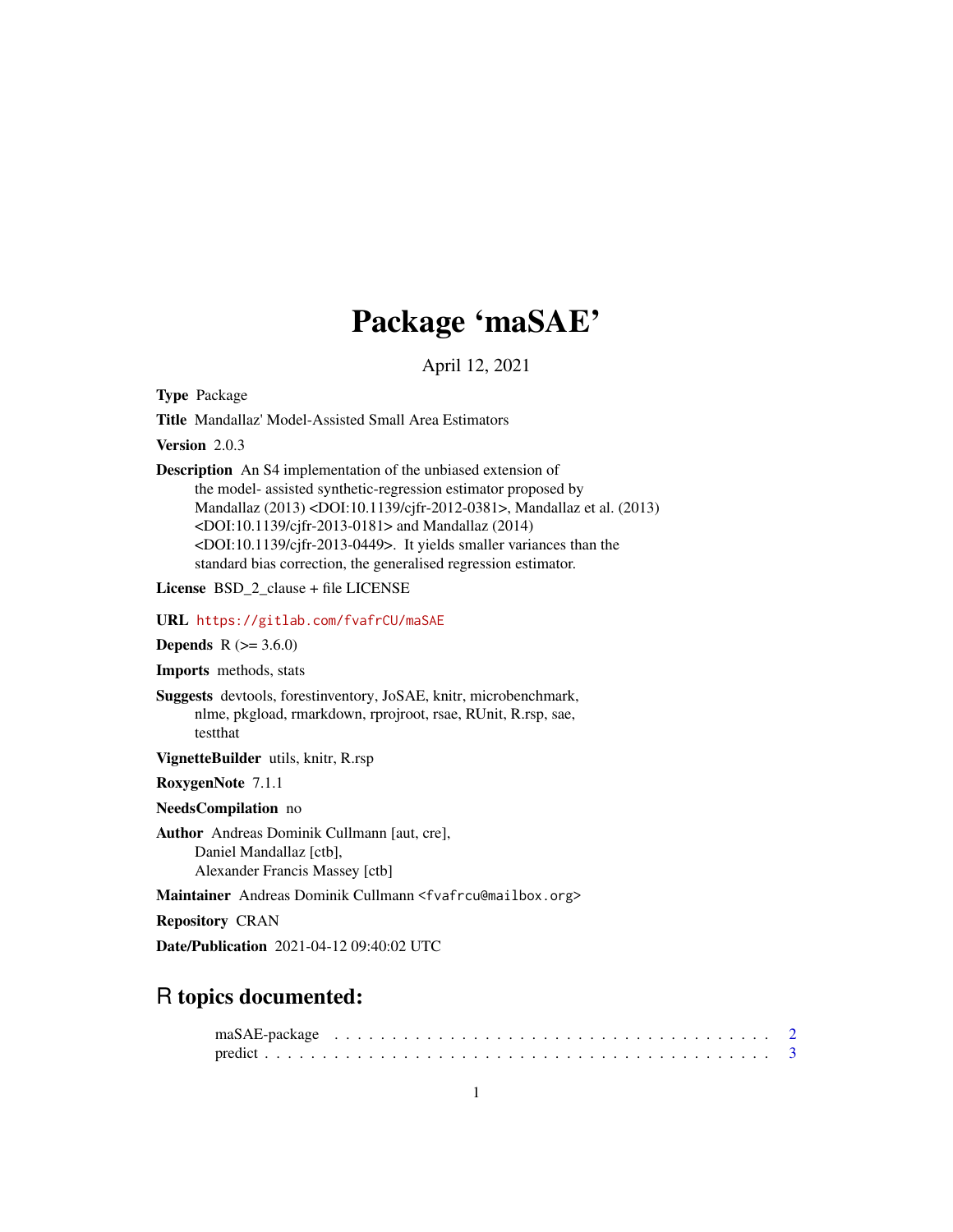<span id="page-1-0"></span>

| Index |  |  |
|-------|--|--|

maSAE-package *Mandallaz' Model-Assisted Small Area Estimators*

#### **Description**

An S4 implementation of the unbiased extension of the model-assisted' synthetic-regression estimator proposed by Mandallaz (2013), Mandallaz et al. (2013) and Mandallaz (2014). It yields smaller variances than the standard bias correction, the generalised regression estimator.

#### Details

This package provides Mandallaz' extended synthetic-regression estimator for two- and three-phase sampling designs with or without clustering.

See vignette("maSAE", package = "maSAE") and demo("maSAE", package = "maSAE") for introductions, ["class?maSAE::saeObj"](#page-7-1) and ["?maSAE::predict"](#page-2-1) for help on the main feature.

#### **Note**

Model-assisted estimators use models to improve the efficiency (i.e. reduce prediction error compared to design-based estimators) but need not assume them to be correct as in the model-based approach, which is advantageous in official statistics.

#### References

Mandallaz, D. 2013 Design-based properties of some small-area estimators in forest inventory with two-phase sampling. Canadian Journal of Forest Research 43(5), pp. 441–449. doi: [10.1139/](https://doi.org/10.1139/cjfr-2012-0381) [cjfr20120381.](https://doi.org/10.1139/cjfr-2012-0381)

Mandallaz, and Breschan, J. and Hill, A. 2013 New regression estimators in forest inventories with two-phase sampling and partially exhaustive information: a design-based Monte Carlo approach with applications to small-area estimation. Canadian Journal of Forest Research 43(11), pp. 1023– 1031. doi: [10.1139/cjfr20130181.](https://doi.org/10.1139/cjfr-2013-0181)

Mandallaz, D. 2014 A three-phase sampling extension of the generalized regression estimator with partially exhaustive information. Canadian Journal of Forest Research 44(4), pp. 383–388. doi: [10.1139/cjfr20130449.](https://doi.org/10.1139/cjfr-2013-0449)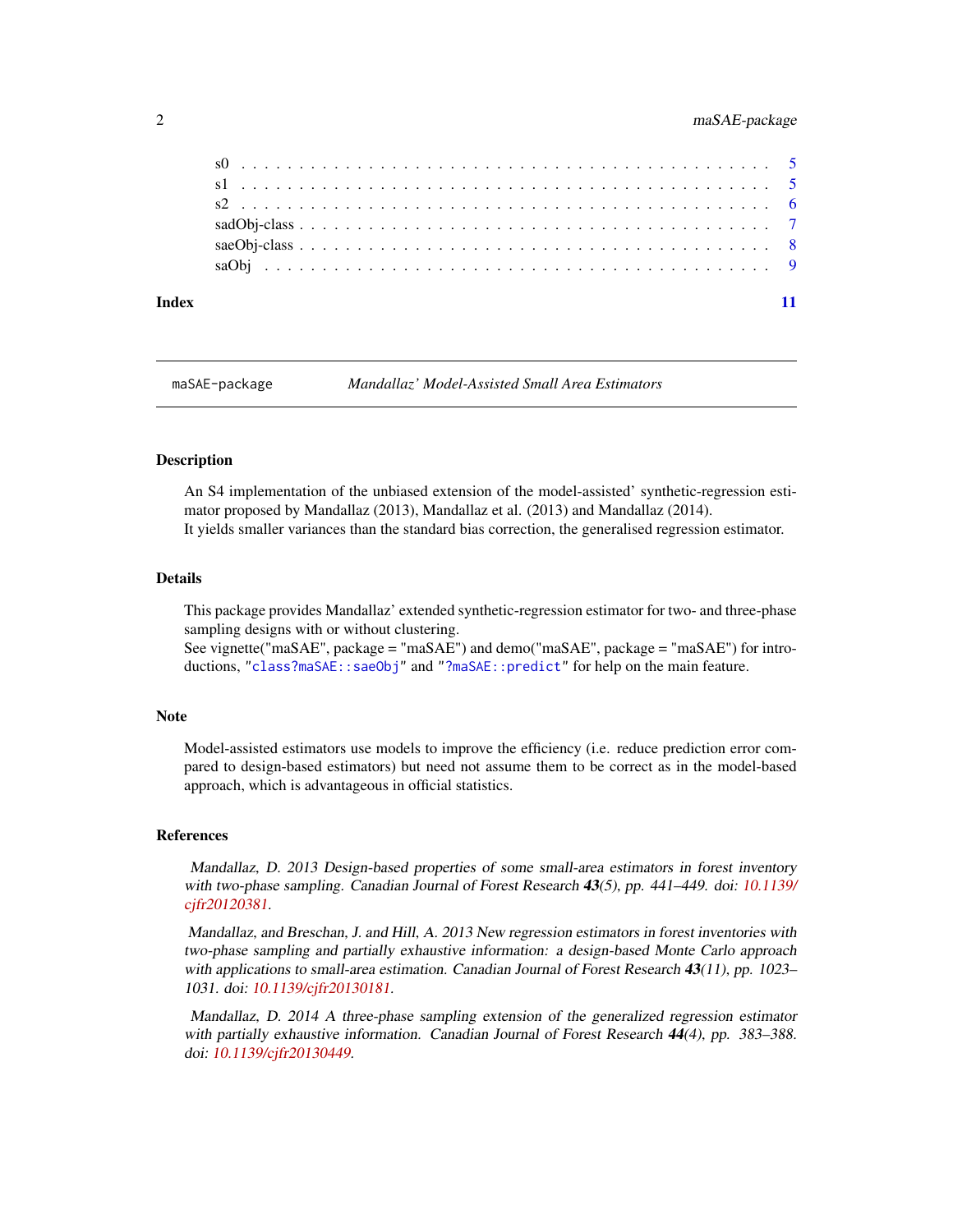#### <span id="page-2-0"></span>predict 3

# See Also

There are a couple packages for model-based small area estimation, see [sae](#page-0-0), [rsae](#page-0-0), hbsae and [JoSAE](#page-0-0). In 2016, Andreas Hill published [forestinventory](#page-0-0), another implementation of Mandallaz' model-assisted small area estimators (see vignette("forestinventory\_and\_maASE", package = "maSAE") for a comparison).

# Examples

```
## Not run:
vignette("maSAE", package = "maSAE")
## End(Not run)
## Not run:
demo("design", package = "maSAE")
## End(Not run)
## Not run:
demo("maSAE", package = "maSAE")
## End(Not run)
```
# <span id="page-2-1"></span>predict *Methods for Function* predict

#### Description

Calculate small area predictions and their variances.

# Usage

```
predict(object, ...)
## S4 method for signature 'sadObj'
predict(object)
## S4 method for signature 'saeObj'
predict(object, version = NULL, use_lm = NA)
```
#### Arguments

| object  | a model object for which prediction is desired.                                                                                |
|---------|--------------------------------------------------------------------------------------------------------------------------------|
| .       | Arguments to be passed to methods.                                                                                             |
| version | set to "1.0.0" or set options (maSAE version = "1.0.0") to use the functions from<br>maSAE $1.0.0$ . See NEWS md for $2.0.0$ . |
| use lm  | Rather for internal use, stick with the default.                                                                               |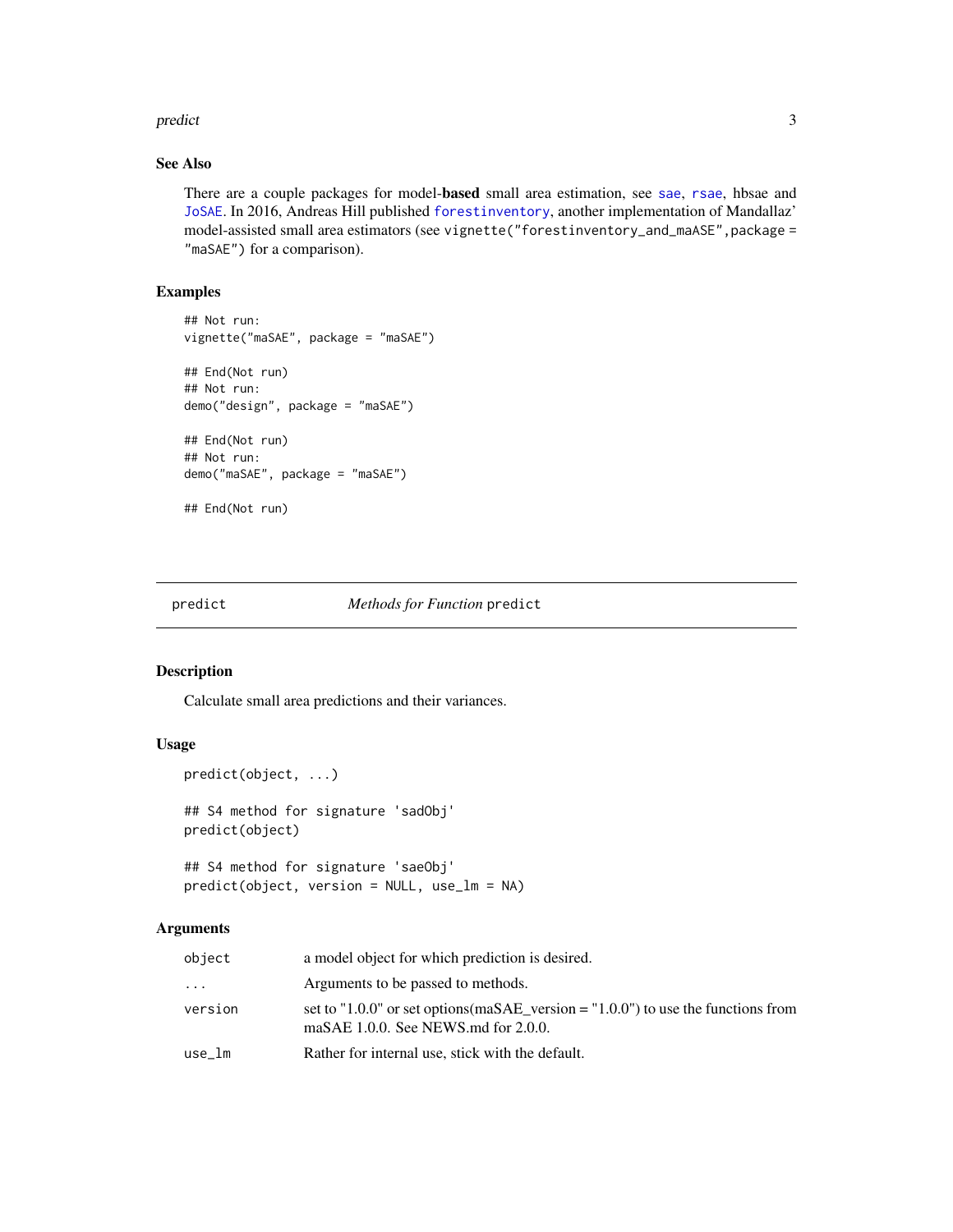#### Details

Based on the structure of the saeObj given, predict decides, which predictor to use: If a smallAreaMeans-data.frame covering all fixed effects is given, the exhaustive estimator  $\tilde{y}_{q,\text{synth}}$ is calculated.

If a smallAreaMeans-data.frame not covering all fixed effects is given, the partially exhaustive estimator  $\tilde{y}_{g,greg}$  is calculated.

If no smallAreaMeans-data.frame but s1 is given, the three-phase estimator  $\tilde{y}_{a,a3rea}$  is calculated. If neither smallAreaMeans nor s1 are given, the non-exhaustive estimator  $\tilde{y}_{q,psynth}$  is calculated. If a clustering variable is given, the cluster sampling design equivalents of the above estimators are used.

If version is not set to "1.0.0", the (pseudo) small and synthetic estimations and their variances are also calculated (see vignette("A\_Taxonomy\_of\_Estimators",package = "maSAE"))

#### Value

A data frame containing predictions and variances for each small area, see Details above.

#### Methods

signature(object = saeObj) Calculate predictions and variances according to the auxiliary information given, see Details above.

signature(object = sadObj) Calculate design-based predictions and variances.

#### See Also

vignette(package = "maSAE")

#### Examples

```
## ## design-based estimation
## load data
data("s2", package = "maSAE")
## create object
saeO <- maSAE::saObj(data = s2, f = y \sim NULL | g)
## design-based estimation for all small areas given by g
maSAE::predict(saeO)
## ## model-assisted estimation
## load data
data("s1", "s2", package = "maSAE")
str(s1)
s12 <- maSAE::bind_data(s1, s2)
## create object
saeO <- maSAE::saObj(data = s12, f = y ~ x1 + x2 + x3 | g, s2 = "phase2")
## small area estimation
maSAE::predict(saeO)
```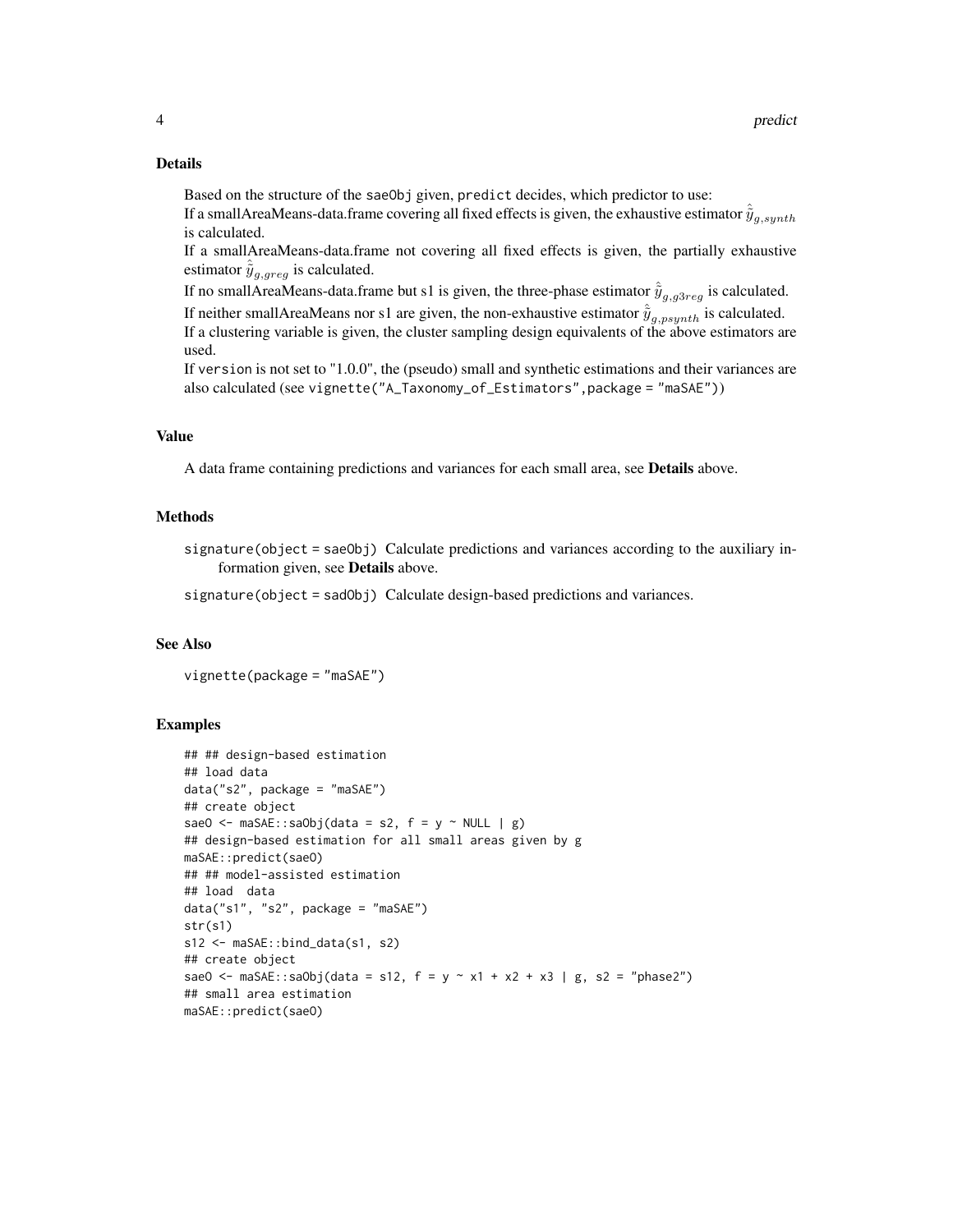# Description

Artificial null phase sampling data used for examples in maSAE.

# Usage

```
data(s0, package = "maSAE")
```
# Format

A data frame with 9008 observations on the following 6 variables.

### Details

clustid See ["?maSAE::s2"](#page-5-1) x1 See ["?maSAE::s2"](#page-5-1) x2 See ["?maSAE::s2"](#page-5-1) x3 See ["?maSAE::s2"](#page-5-1) inclusion See ["?maSAE::s2"](#page-5-1) g See ["?maSAE::s2"](#page-5-1)

# s1 *Example s1 Data Set*

# Description

Artificial first phase sampling data used for examples in maSAE.

# Usage

```
data(s1, package = "maSAE")
```
# Format

A data frame with 786 observations on the following 6 variables.

<span id="page-4-0"></span>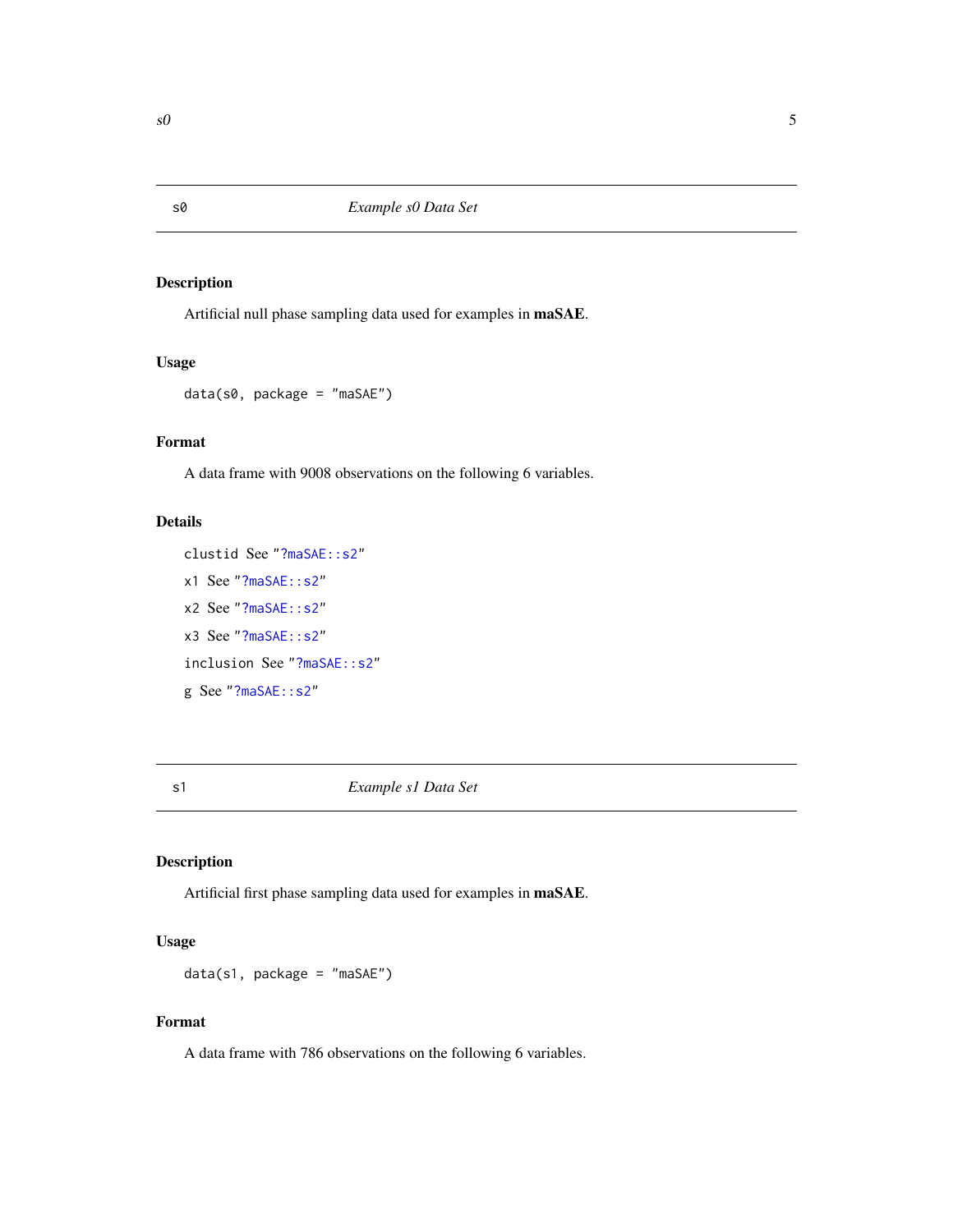# <span id="page-5-0"></span>Details

```
clustid See "?maSAE::s2"
x1 See "?maSAE::s2"
x2 See "?maSAE::s2"
x3 See "?maSAE::s2"
inclusion See "?maSAE::s2"
g See "?maSAE::s2"
```
# <span id="page-5-1"></span>s2 *Example s2 Data Set*

## Description

Artificial second phase sampling data used for examples in maSAE.

#### Usage

data(s2, package = "maSAE")

## Format

A data frame with 206 observations on the following 7 variables.

# Details

clustid index giving the clusters.

- x1 a potential fixed effect.
- x2 another potential fixed effect.
- x3 yet another potential fixed effect.
- y the predictand

inclusion a logical vector indicating whether or not to include the current observation. All TRUE.

g A factor defining the small areas 'a' and 'b'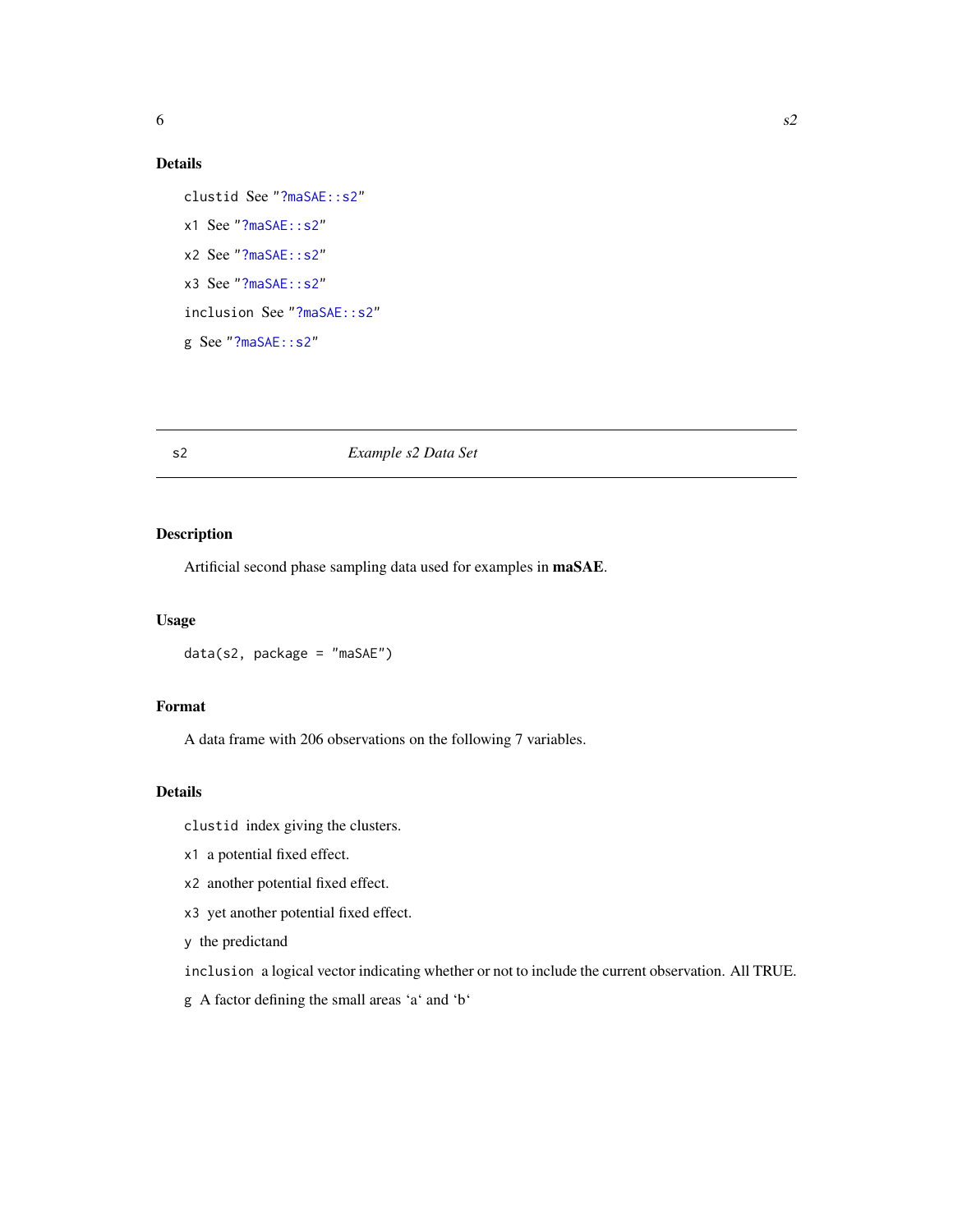<span id="page-6-1"></span><span id="page-6-0"></span>

#### Description

A class for design-based estimation only.

# Details

See ["saeObj"](#page-7-1). The fixed effects part of f has to be NULL: design-based estimation knows no fixed effects.

#### Slots

data See ["saeObj"](#page-7-1). f See ["saeObj"](#page-7-1). cluster See ["saeObj"](#page-7-1). include See ["saeObj"](#page-7-1).

#### Extends

Class ["savObj"](#page-0-0), directly.

# Objects from the Class

Objects can be created by calls of the form  $new("sadObj", \ldots)$  or via the constructor function ["?maSAE::saObj"](#page-8-1).

#### Methods

[predict](#page-2-1)

## Note

The slots are described in ["class?maSAE::saeObj"](#page-7-1), since this is the main class of the package.

# See Also

```
"saeObj" "?maSAE::saObj"
```
Other classes: [characterOrNULL-class](#page-0-0), [saeObj-class](#page-7-1), [savObj-class](#page-0-0)

# Examples

showClass("sadObj")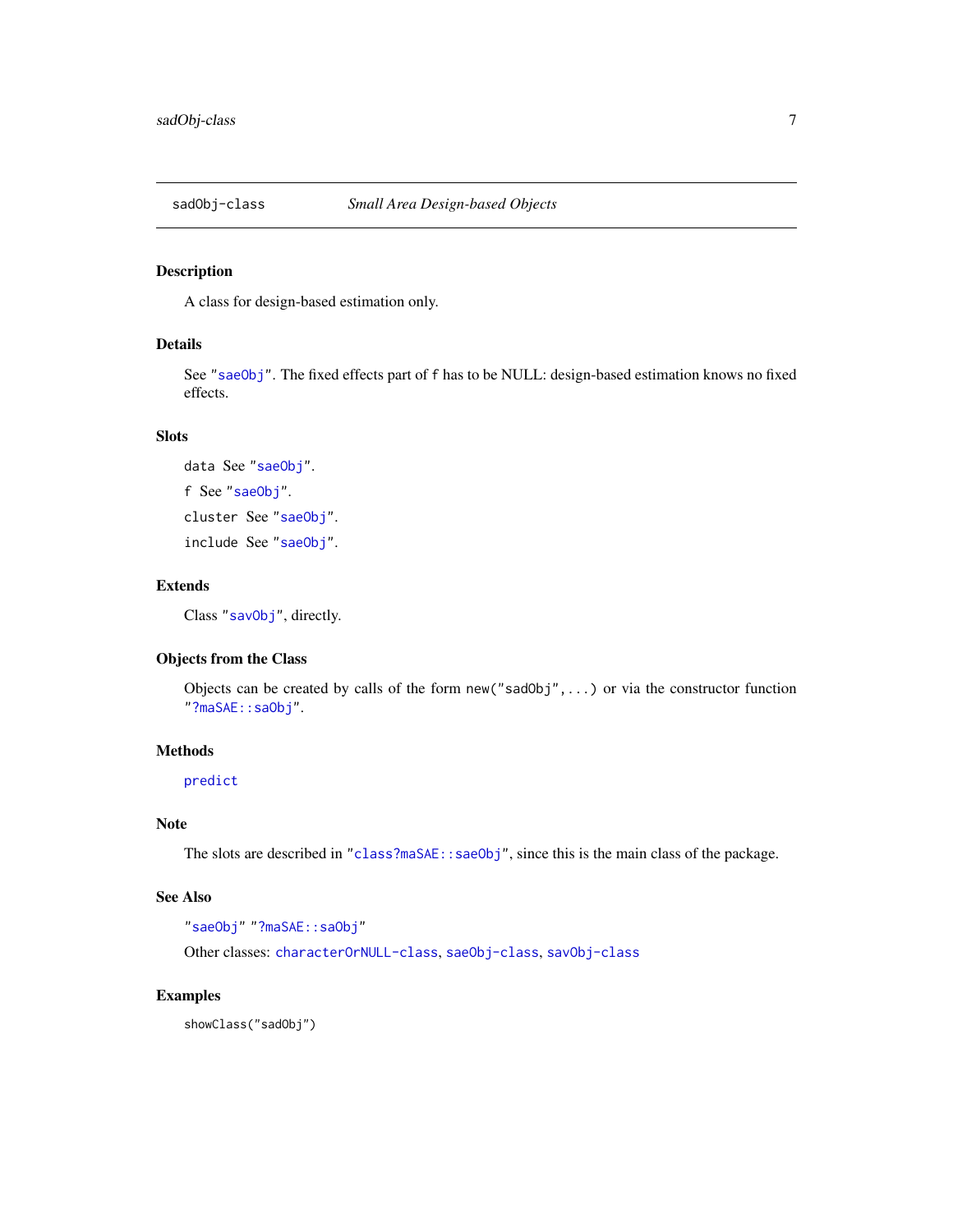<span id="page-7-1"></span><span id="page-7-0"></span>

#### Description

Class for small area estimation, the one you're probably looking for.

#### Details

cluster optionally gives the name of a variable in slot data from which the cluster information for clustered sample designs is to be read. See Manadallaz 2013, p. 445 for Details. include optionally gives the name of a variable in slot data from which the inclusion indicator for cluster points is to be read. See Manadallaz 2013, p. 445 for Details on  $I_f$ . Also see the **Details** for [predict](#page-2-1).

#### **Slots**

- smallAreaMeans An *optional* "data.frame" giving the true means of fixed effects for the small areas. Must have a column with the random effect defining the small areas in slot data.
- s1 An *optional* "character" string giving the name of a variable in slot data indicating that an observation (a row in slot data) belongs to subset 1.
- s2 An *optional* "character" string giving the name of a variable in slot data indicating that an observation (a row in slot data) belongs to subset 2.
- data Object of class "data.frame" to use for prediction, typically consisting of a predictand and one or more predictors (zero or more fixed effects and one random effect defining the small areas). See Details for optional clustering variable and/or inclusion indicator.
- f Object of class "formula" a linear mixed effects model formula.
- cluster An *optional* "character" string giving the name of the clustering variable in slot data.
- include An *optional* "character" string giving the name of the inclusion indicator in slot data.
- auxiliaryWeights An *optional* "character" string giving the name of the auxiliary weights in slot data. You will need it, if your auxiliary data does not have full spatial support for each observation (for example when a shapefile does not completely cover all gird cells used to compute auxiliary data on). See vignette("forestinventory\_vignette",package = "forestinventory") for details.

#### Extends

Class ["savObj"](#page-0-0), directly.

#### Objects from the Class

Objects can be created by calls of the form  $new("saeObj", \ldots)$  or via the constructor function ["?maSAE::saObj"](#page-8-1) (recommended).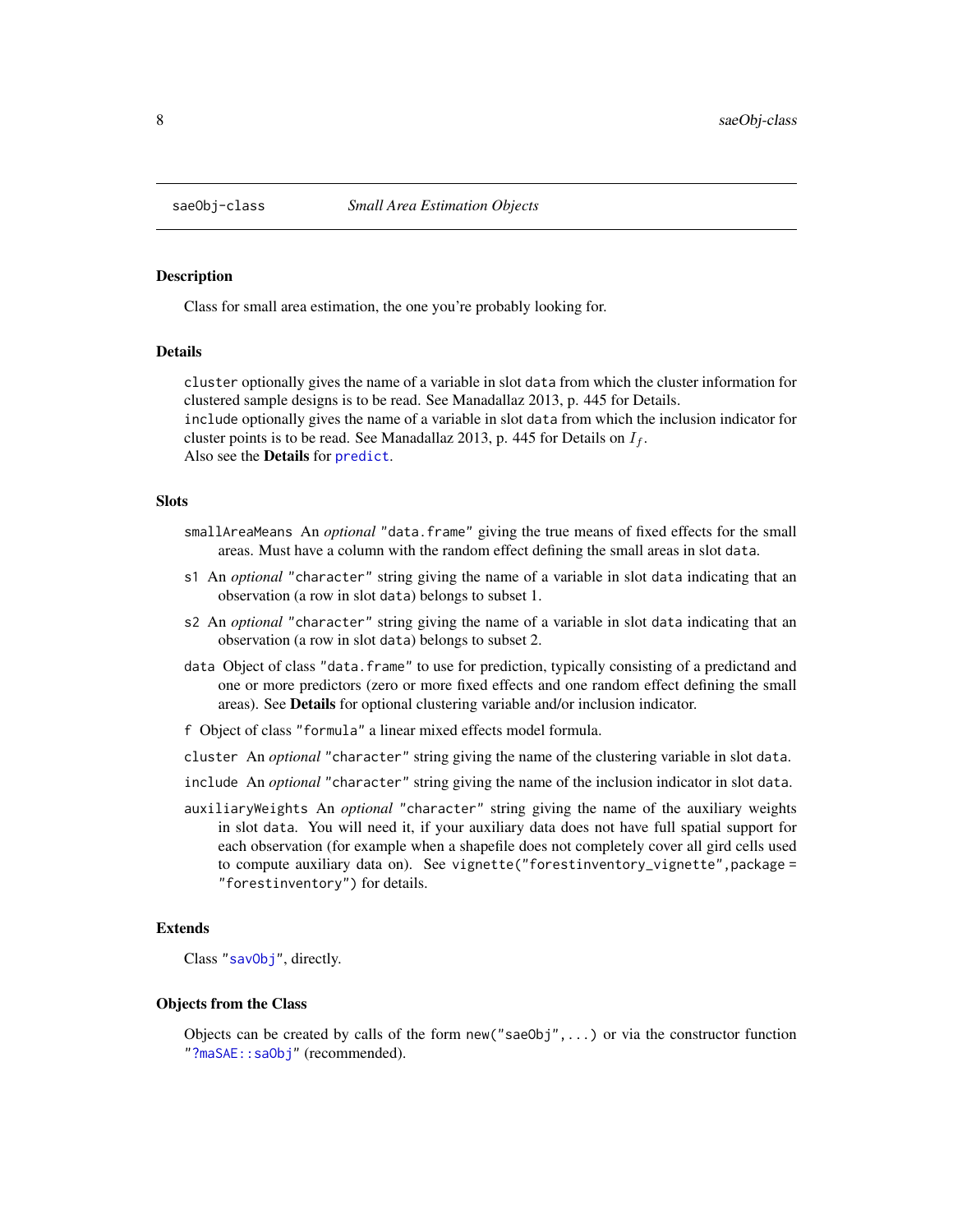<span id="page-8-0"></span>saObj

# Methods

[predict](#page-2-1)

#### References

Mandallaz, D. 2013 Design-based properties of some small-area estimators in forest inventory with two-phase sampling. Canadian Journal of Forest Research 43(5), pp. 441–449. doi: [10.1139/](https://doi.org/10.1139/cjfr-2012-0381) [cjfr20120381.](https://doi.org/10.1139/cjfr-2012-0381)

# See Also

```
"?stats::formula", "class?maSAE::saObj", "class?maSAE::savObj", "?maSAE::saObj" and
"?maSAE::predict"
```
Other classes: [characterOrNULL-class](#page-0-0), [sadObj-class](#page-6-1), [savObj-class](#page-0-0)

#### Examples

showClass("saeObj")

<span id="page-8-1"></span>saObj *A Constructor for Objects of Class* sadObj *and* saeObj

#### Description

Simple wrapper to new("sa[de]Obj"). If missing, it adds an inclusion variable to data; it checks for missing in the clustering variable. Adds comments documenting changes made to the returned object.

# Usage

```
saObj(
  data,
  f,
  smallAreaMeans = NULL,
  s1 = NULL,s2 = NULL,
  cluster = NULL,
  include = NULL,
  auxiliaryWeights = NULL
)
```
# Arguments

data See ["saeObj"](#page-7-1). f a linear mixed effects formula, but see Value. smallAreaMeans See ["saeObj"](#page-7-1).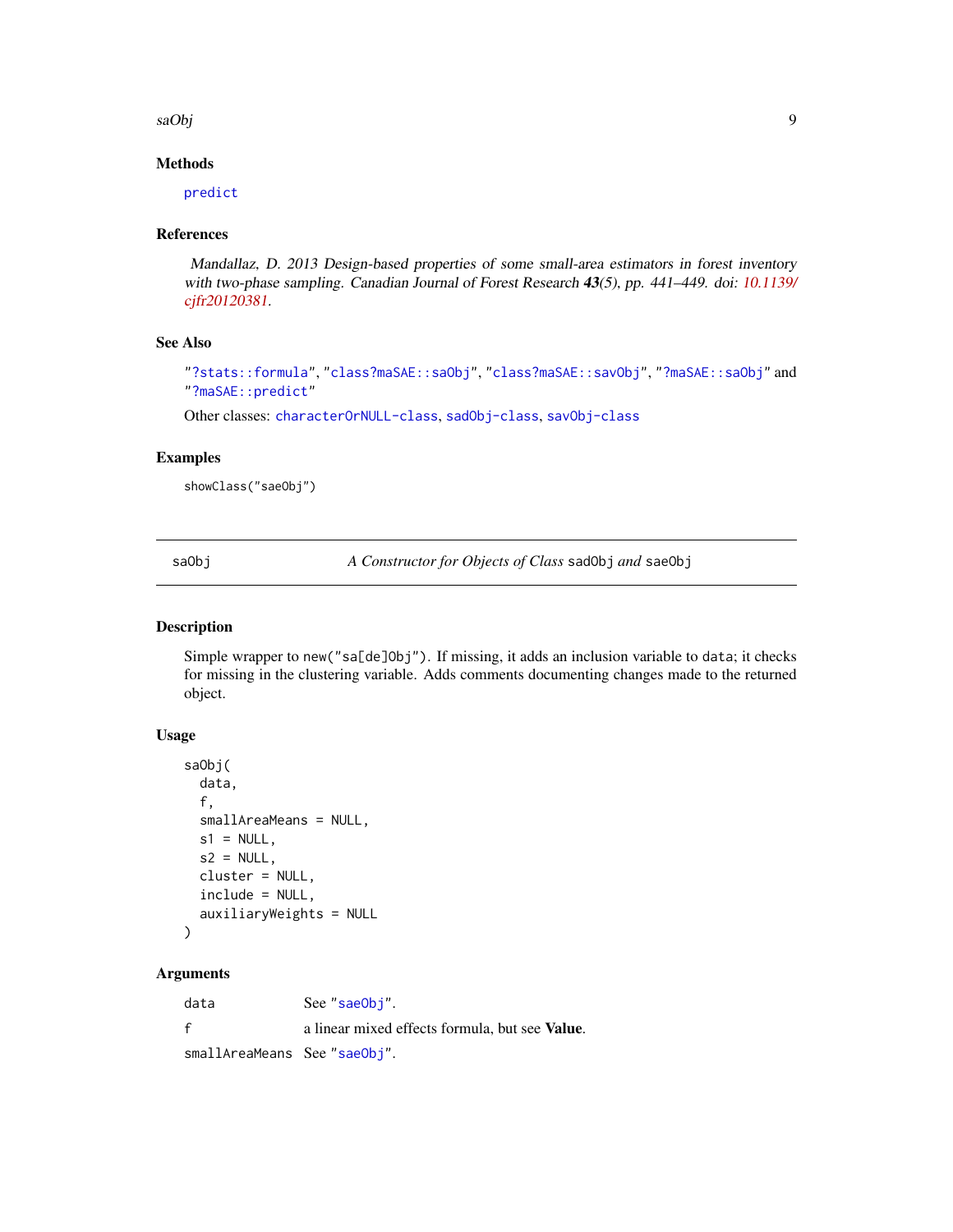```
"saeObj".
"saeObj".
"saeObj".
include See "saeObj".
auxiliaryWeights
         See "saeObj".
```
# Value

An object of class sadObj if f is of structure 'x ~ NULL | g', an object of class saeObj otherwise.

# See Also

["saeObj"](#page-7-1), ["sadObj"](#page-6-1).

# Examples

```
## load data
data("s2", package = "maSAE")
## create sadObj object
sad <- maSAE::saObj(data = s2, f = y \sim NULL | g)class(sad)
## create saeObj object
s2$s2 <- TRUE
sae <- maSAE::saObj(data = s2, f = y ~ x1 + x2 + x3 | g, s2 = "s2")
class(sae)
```